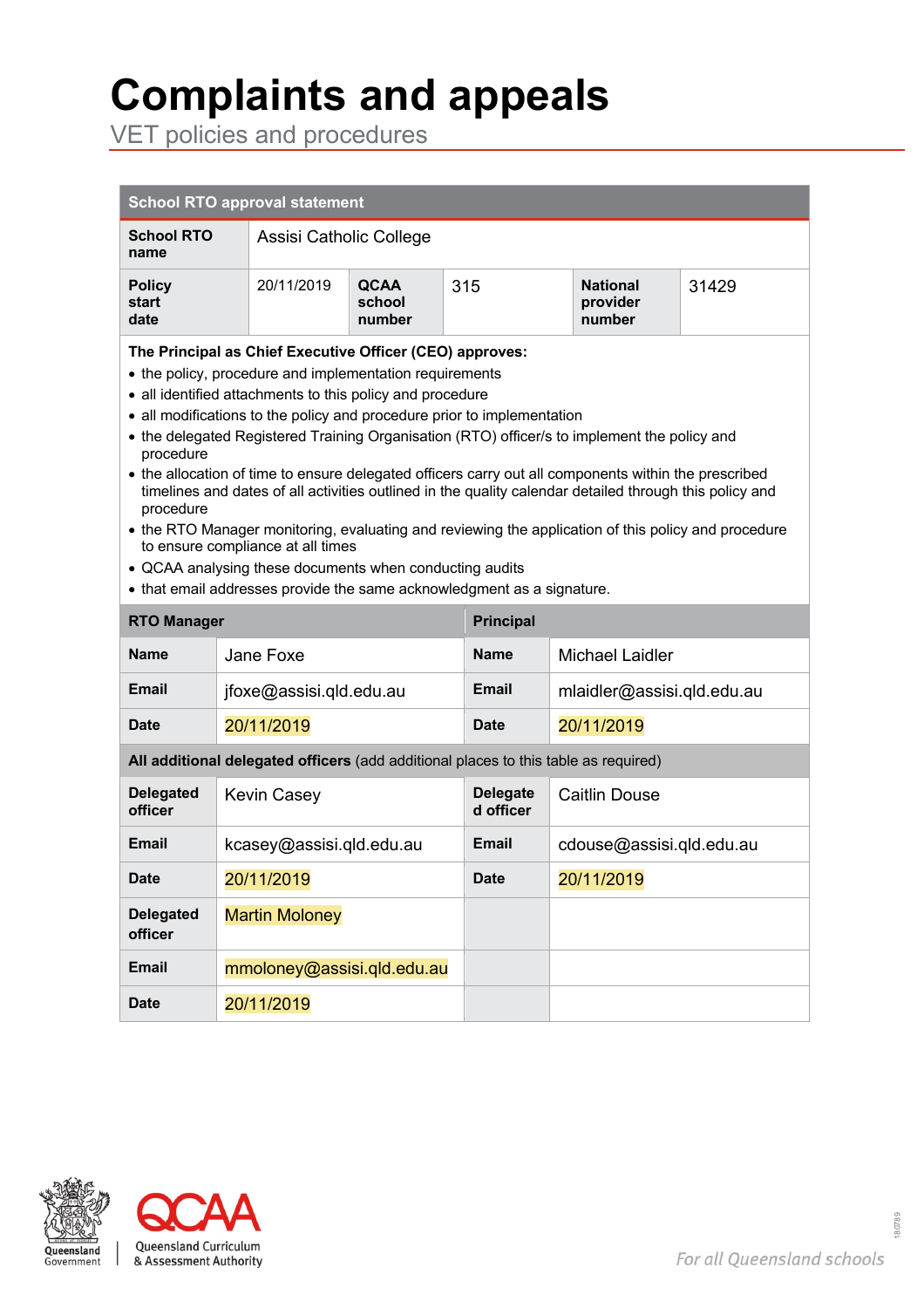### **Section 1 Policy and procedure**

Section 1 of this policy and procedure sets out how the RTO addresses a complaint or appeal it receives relating to its officers, students or third parties providing services on behalf of the school RTO.

**Relevant Standards:** 2.2(b), 5.2(d), (i), 6.1–6.5

### **Complaints**

| <b>Complaints policy and procedure</b> |  |  |  |  |  |
|----------------------------------------|--|--|--|--|--|
|----------------------------------------|--|--|--|--|--|

| <b>Policy</b>                                                                                                                                                                                                                                                                                                                                                                                                                                                                                                                                                                                                                                                                                                                                                                                                                                                                                                                                                                                                          | <b>Inform</b>                                                                                                                                                                                                                                                                                                                                                                                                                                                                                                                                                                                                                                                                                                                                                                                                      | Act                                                                                                                                                                                                                                                                                                                                                                                                                                                                                                                                                                                                                                                                                                                                                                                                                                                                                                                                | <b>Record and review</b>                                                                                                                                                                                                                                                                                                                                                                                                                                                                                                                                                          |
|------------------------------------------------------------------------------------------------------------------------------------------------------------------------------------------------------------------------------------------------------------------------------------------------------------------------------------------------------------------------------------------------------------------------------------------------------------------------------------------------------------------------------------------------------------------------------------------------------------------------------------------------------------------------------------------------------------------------------------------------------------------------------------------------------------------------------------------------------------------------------------------------------------------------------------------------------------------------------------------------------------------------|--------------------------------------------------------------------------------------------------------------------------------------------------------------------------------------------------------------------------------------------------------------------------------------------------------------------------------------------------------------------------------------------------------------------------------------------------------------------------------------------------------------------------------------------------------------------------------------------------------------------------------------------------------------------------------------------------------------------------------------------------------------------------------------------------------------------|------------------------------------------------------------------------------------------------------------------------------------------------------------------------------------------------------------------------------------------------------------------------------------------------------------------------------------------------------------------------------------------------------------------------------------------------------------------------------------------------------------------------------------------------------------------------------------------------------------------------------------------------------------------------------------------------------------------------------------------------------------------------------------------------------------------------------------------------------------------------------------------------------------------------------------|-----------------------------------------------------------------------------------------------------------------------------------------------------------------------------------------------------------------------------------------------------------------------------------------------------------------------------------------------------------------------------------------------------------------------------------------------------------------------------------------------------------------------------------------------------------------------------------|
| • Complaints received by the RTO will be<br>acknowledged in writing and finalised as soon as<br>practicable.<br>• Complaints can involve the conduct of the RTO's<br>officers, students or third-party service providers of<br>the RTO.<br>• Any RTO officer may receive a complaint verbally,<br>in writing or electronically.<br>• The RTO identifies two types of complaints:<br>- type 1: allegations of inappropriate behaviour<br>and/or child protection. These allegations are<br>processed according to the RTO's complaints<br>policy and procedure<br>- type 2: all other complaints.<br>• Without limiting the action in type 1 complaints, this<br>complaints policy is publicly available and upholds<br>the principles of natural justice and procedural<br>fairness.<br>• A review of the issues that triggered the complaint<br>is undertaken. The review aims to identify<br>corrective actions that will eliminate or mitigate the<br>likelihood of a similar complaint occurring in the<br>future. | • On receipt of a complaint, the<br>delegated RTO Complaints officer:<br>- provides written acknowledgment<br>to the complainant<br>- informs both the complainant and<br>the respondent of their right to be<br>assisted by a support person or<br>representative throughout the<br>complaint process<br>- communicates on the progress of<br>the proceedings to the<br>complainant and the respondent<br>throughout the complaint process<br>- if the complaint relates to the<br>conduct of a third-party service<br>provider, the Complaints officer<br>informs the third party on receipt<br>of the complaint and<br>communicates progress on the<br>proceedings with the third party.<br>• All communication by the RTO<br>complies with the RTO's privacy<br>policy and personal information<br>management. | • The RTO officer receiving the complaint<br>forwards it to the RTO Manager (unless<br>it relates to the RTO Manager, in which<br>case it is forwarded to the Principal).<br>• For type 1 complaints, the RTO staff<br>member follows the school's complaints<br>policy and procedure in accordance<br>with the student protection policy.<br>• For type 2 complaints, the receiving<br>RTO staff member:<br>- organises a mediation process that is<br>non-threatening to the complainant<br>- establishes a review by an<br>appropriate party independent of the<br>RTO if mediation has not resolved<br>the complaint<br>- refers the complainant to the QCAA<br>website for further information about<br>complaint processes if the<br>complainant is still not satisfied.<br>• Students are informed that they may<br>lodge a complaint to QCAA only after<br>exhausting this complaints and appeals<br>policy and procedure. | • The receiving RTO Staff member:<br>- establishes a written record for each<br>complaint received<br>- updates the record throughout the<br>complaint process.<br>• The RTO Manager:<br>- registers the complaint in the RTO's<br>Complaints and appeals register<br>- securely retains all complaint records<br>- reviews each complaint process to<br>identify corrective action/s that<br>eliminate or mitigate the likelihood of<br>reoccurrence<br>- ensures corrective actions are<br>implemented including those actions<br>impacting on any third-party<br>arrangements. |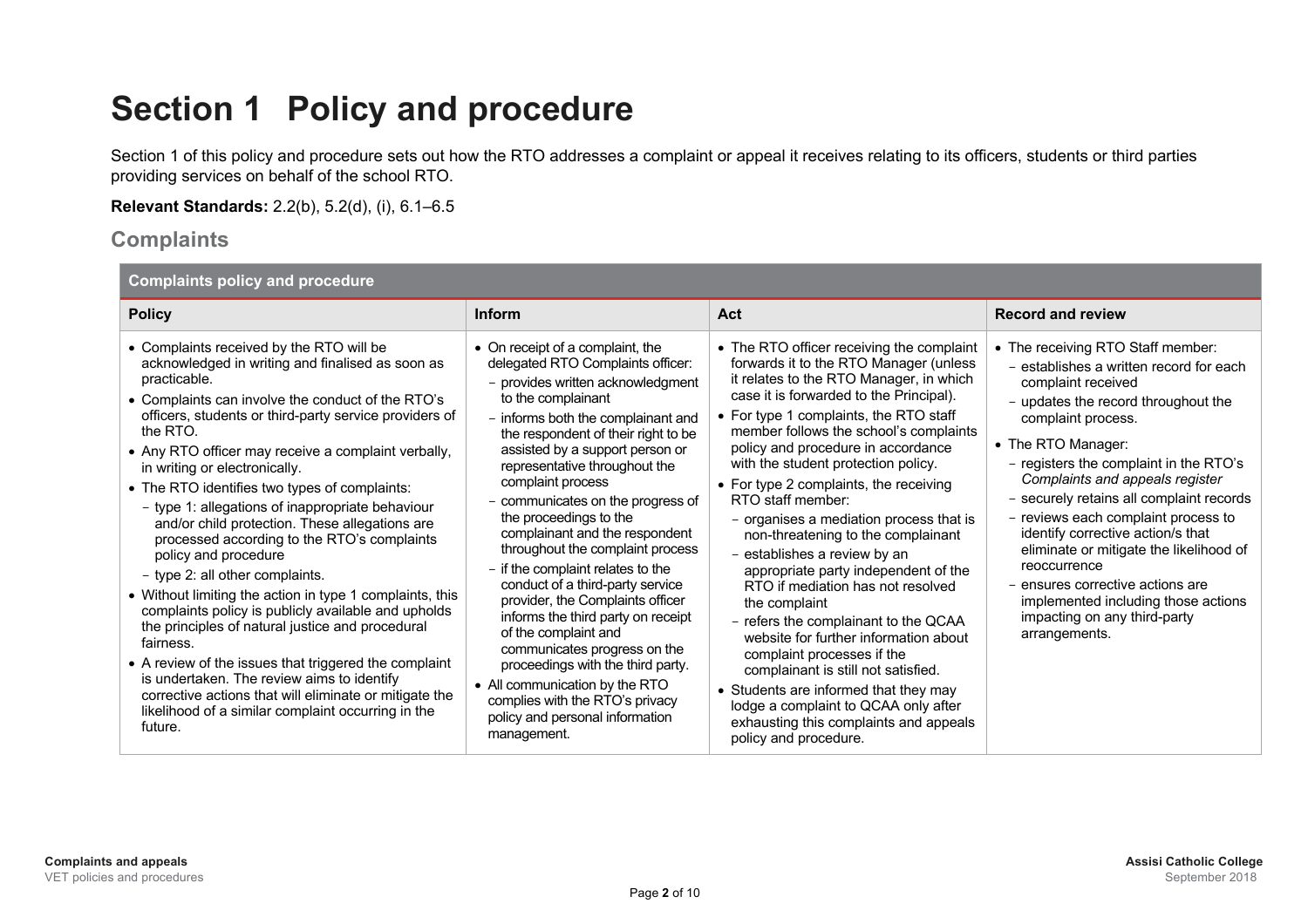| <b>Complaints policy and procedure</b>                                                                                                                                                                                                                                                             |                                                                                                                                                                                                                                                                                                                                                                                                                                                                                                                                                                                 |                                                                                                                                                                                                                                                                  |                                                                                                                                                                |  |  |  |
|----------------------------------------------------------------------------------------------------------------------------------------------------------------------------------------------------------------------------------------------------------------------------------------------------|---------------------------------------------------------------------------------------------------------------------------------------------------------------------------------------------------------------------------------------------------------------------------------------------------------------------------------------------------------------------------------------------------------------------------------------------------------------------------------------------------------------------------------------------------------------------------------|------------------------------------------------------------------------------------------------------------------------------------------------------------------------------------------------------------------------------------------------------------------|----------------------------------------------------------------------------------------------------------------------------------------------------------------|--|--|--|
| • Records of complaints are securely retained and<br>registered in the RTO's Complaints and appeals<br>register.                                                                                                                                                                                   |                                                                                                                                                                                                                                                                                                                                                                                                                                                                                                                                                                                 |                                                                                                                                                                                                                                                                  |                                                                                                                                                                |  |  |  |
| <b>Requirements for processing complaints</b>                                                                                                                                                                                                                                                      |                                                                                                                                                                                                                                                                                                                                                                                                                                                                                                                                                                                 |                                                                                                                                                                                                                                                                  |                                                                                                                                                                |  |  |  |
| <b>Complaints</b>                                                                                                                                                                                                                                                                                  | <b>Forwarding complaints</b>                                                                                                                                                                                                                                                                                                                                                                                                                                                                                                                                                    | <b>Timeframe</b>                                                                                                                                                                                                                                                 | Impacting policies and procedures                                                                                                                              |  |  |  |
| • The receiving RTO staff member<br>informs the complainant that an<br>appropriate delegated curriculum<br>leader or RTO officer will contact<br>them regarding the complaint.<br>• Whenever applicable, the receiving<br>RTO officer ensures that the safety<br>of the complainant is maintained. | • For type 1 complaints, the receiving<br>RTO officer immediately<br>commences to implement the<br>school's complaints or child<br>protection policy.<br>• For all other complaints, the<br>receiving staff member forwards the<br>complaint to the RTO Manager<br>(unless it relates to the RTO<br>Manager, in which case it is<br>forwarded to the Principal).<br>• The RTO Manager is responsible<br>for ensuring a written record is<br>established for all complaints<br>received (unless it relates to the<br>RTO Manager in which case the<br>Principal is responsible). | • The RTO Manager finalises<br>complaints within 60 calendar days.<br>• If more than 60 days are required,<br>the complainant and respondent are<br>informed in writing of the reasons<br>for the need to extend the time<br>required to finalise the complaint. | Policies that must be considered in conjunction<br>with this policy and procedure include the<br>school's:<br>• privacy policy<br>• student protection policy. |  |  |  |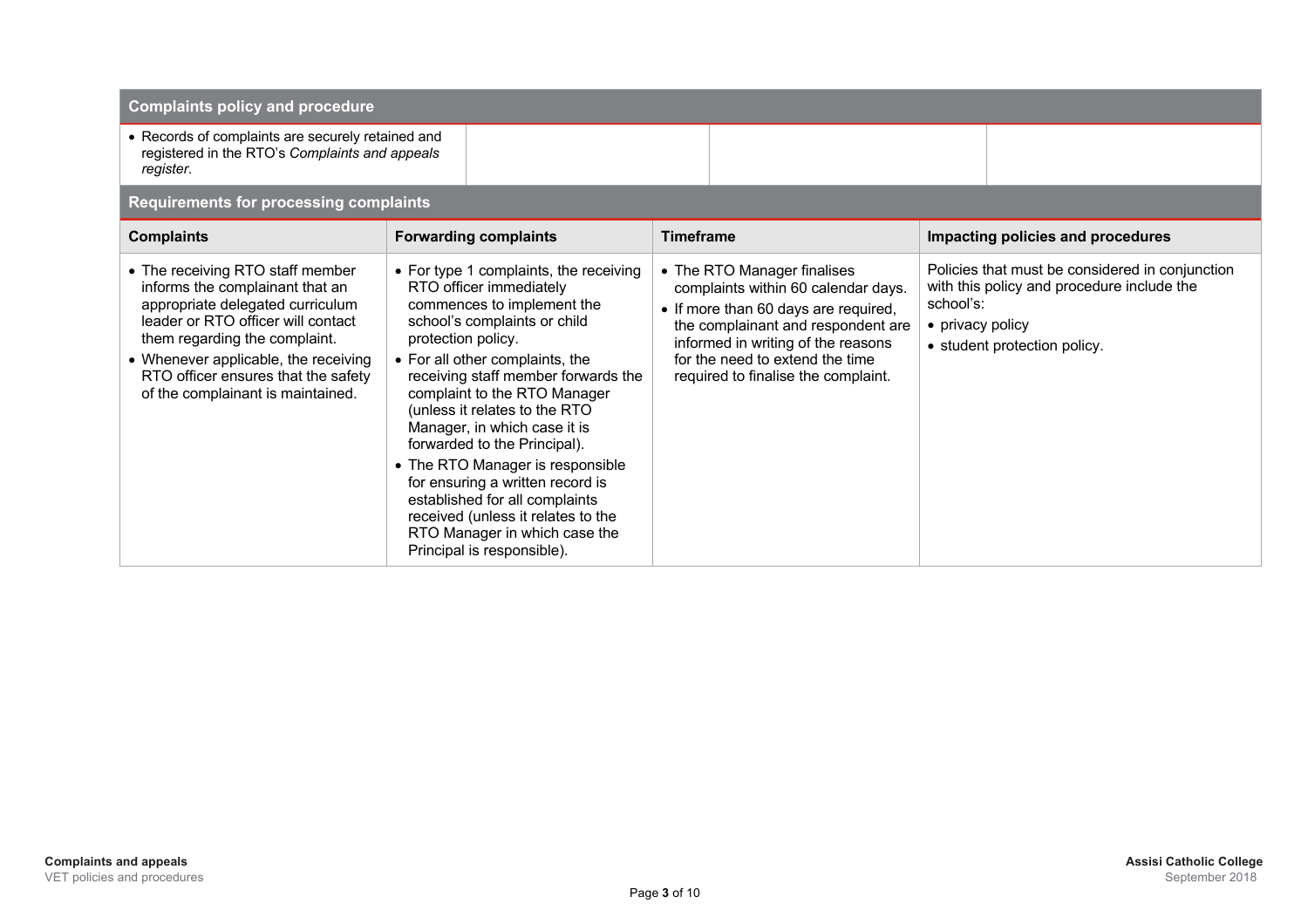### **Appeals**

| Appeals policy and procedure                                                                                                                                                                                                                                                                                                                                                                                                                                                                                                                                                                                                                                                   |                                                                                                                                                                                                                                                                                                                                                                                   |                                                                                                                                                                                                                                                                                                                                                                                                                                                                                                                                                                                                                                                                                                                                                                                         |                                                                                                                                                                                                                                                                      |                                                                                                                                                                                                                                                                                       |  |  |  |
|--------------------------------------------------------------------------------------------------------------------------------------------------------------------------------------------------------------------------------------------------------------------------------------------------------------------------------------------------------------------------------------------------------------------------------------------------------------------------------------------------------------------------------------------------------------------------------------------------------------------------------------------------------------------------------|-----------------------------------------------------------------------------------------------------------------------------------------------------------------------------------------------------------------------------------------------------------------------------------------------------------------------------------------------------------------------------------|-----------------------------------------------------------------------------------------------------------------------------------------------------------------------------------------------------------------------------------------------------------------------------------------------------------------------------------------------------------------------------------------------------------------------------------------------------------------------------------------------------------------------------------------------------------------------------------------------------------------------------------------------------------------------------------------------------------------------------------------------------------------------------------------|----------------------------------------------------------------------------------------------------------------------------------------------------------------------------------------------------------------------------------------------------------------------|---------------------------------------------------------------------------------------------------------------------------------------------------------------------------------------------------------------------------------------------------------------------------------------|--|--|--|
| <b>Policy</b>                                                                                                                                                                                                                                                                                                                                                                                                                                                                                                                                                                                                                                                                  | Inform                                                                                                                                                                                                                                                                                                                                                                            | Act                                                                                                                                                                                                                                                                                                                                                                                                                                                                                                                                                                                                                                                                                                                                                                                     | <b>Record</b>                                                                                                                                                                                                                                                        | <b>Review</b>                                                                                                                                                                                                                                                                         |  |  |  |
| • All appeals received by the<br>RTO will be acknowledged<br>in writing and finalised as<br>soon as practicable.<br>• Two types of appeal may<br>be lodged:<br>- appeal of final<br>assessment decision<br>- appeal of any other RTO<br>decision.<br>• This policy is publicly<br>available and upholds the<br>principles of natural justice<br>and procedural fairness.<br>• A record of each appeal<br>process is reviewed to<br>identify and implement<br>corrective actions that aim<br>to eliminate or mitigate the<br>likelihood of reoccurrence.<br>• Records of appeals are<br>securely retained and<br>registered in the RTO's<br>Complaints and appeals<br>register. | • The RTO Manager provides<br>written acknowledgment to<br>the appellant.<br>• On receipt of an appeal, the<br>RTO Manager informs a<br>third party of the appeal if<br>the appeal relates to a<br>decision made by an<br>employee of the third party.<br>• The RTO Manager<br>communicates the<br>progression of the appeal to<br>all parties throughout the<br>appeals process. | • When appealing final<br>assessment decisions, the<br>RTO Manager actions the<br>following process:<br>- appellant's<br>trainer/assessor reviews<br>the decision<br>- if the appellant is not<br>satisfied, an independent<br>trainer/assessor reviews<br>the assessment decision<br>- if the appellant is still not<br>satisfied, the RTO<br>Manager refers the<br>appellant to the RTO's<br>complaints policy and<br>procedure.<br>• For all other appeals:<br>- the RTO Manager<br>reviews the original<br>decision<br>- if the appellant is not<br>satisfied, an appropriate<br>independent party<br>reviews the RTO's<br>decision<br>- if the appellant is still not<br>satisfied, the RTO<br>Manager refers the<br>appellant to the RTO's<br>complaints policy and<br>procedure. | The RTO Manager:<br>· establishes a written record<br>for each appeal received<br>• updates the record<br>throughout the appeal<br>process<br>• registers the appeal in the<br>RTO's Complaints and<br>appeals register<br>• securely retains all appeal<br>records. | The RTO Manager:<br>• reviews each appeal<br>process to identify<br>corrective actions that<br>eliminate or mitigate the<br>likelihood of reoccurrence<br>• ensures corrective actions<br>are implemented including<br>those actions impacting on<br>any third party<br>arrangements. |  |  |  |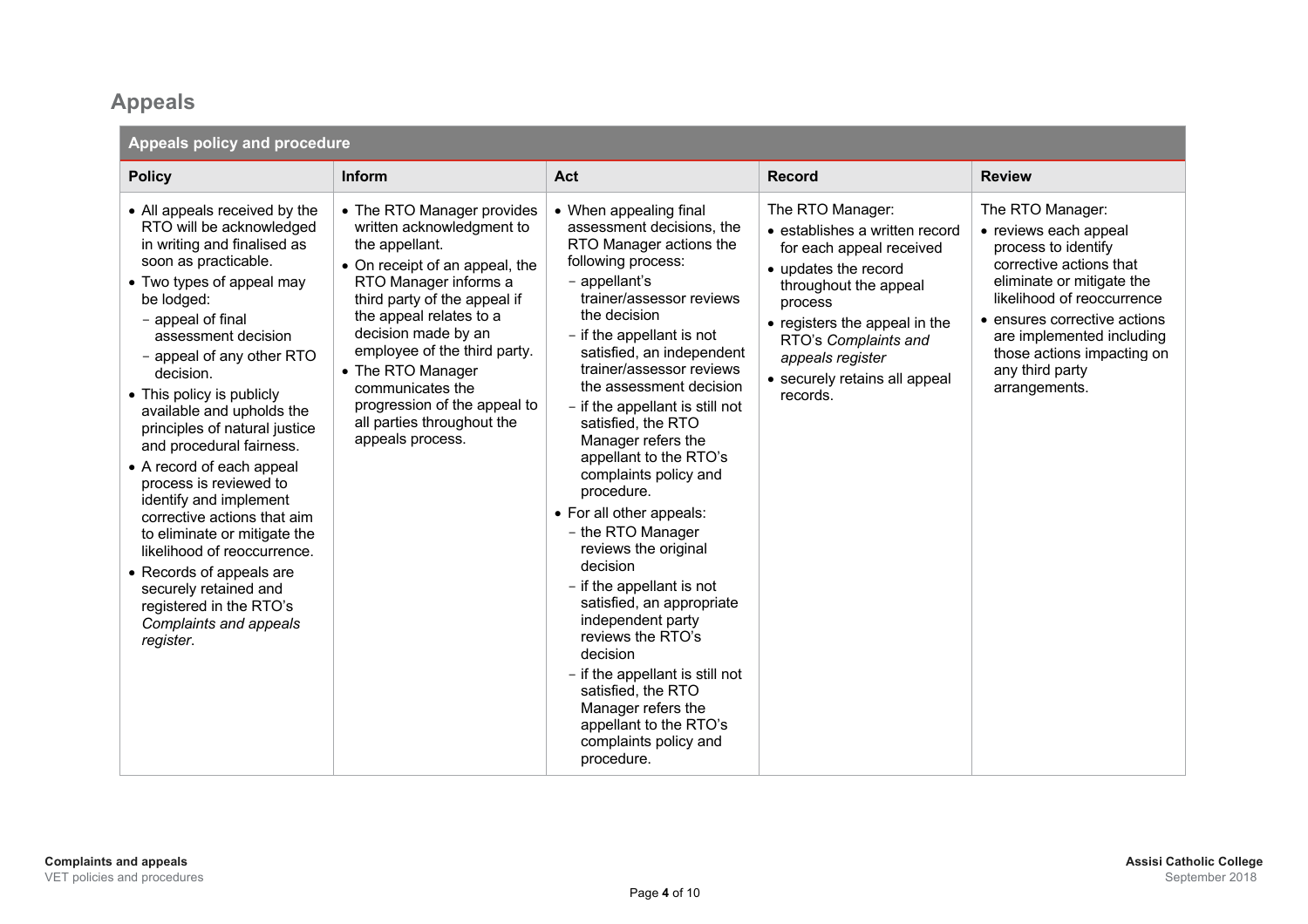| <b>Requirements for processing appeals</b>                                         |                                                                                                                               |                                                                                                                                                                                                                                          |                                                                                                                                                                                                                                                      |  |  |  |
|------------------------------------------------------------------------------------|-------------------------------------------------------------------------------------------------------------------------------|------------------------------------------------------------------------------------------------------------------------------------------------------------------------------------------------------------------------------------------|------------------------------------------------------------------------------------------------------------------------------------------------------------------------------------------------------------------------------------------------------|--|--|--|
| <b>Appeals</b>                                                                     | <b>Forwarding appeals</b>                                                                                                     | Timeframe                                                                                                                                                                                                                                | <b>Assessment result appeals</b>                                                                                                                                                                                                                     |  |  |  |
| Appeals must be submitted to the<br>RTO in writing using the RTO's<br>Appeal form. | If the appeal relates to a decision<br>made by the RTO Manager, the<br>appeal is forwarded to the Principal<br>for actioning. | • The RTO Manager finalises appeals<br>within 60 calendar days.<br>• If more than 60 days are required,<br>the appellant is informed in writing<br>of the reasons for the need to<br>extend the time required to finalise<br>the appeal. | For assessment results appeals, the<br>RTO Manager ensures the appeals<br>process is informed by the:<br>• assessment requirements of the<br>relevant training package or<br>accredited course<br>• Principles of Assessment<br>• Rules of Evidence. |  |  |  |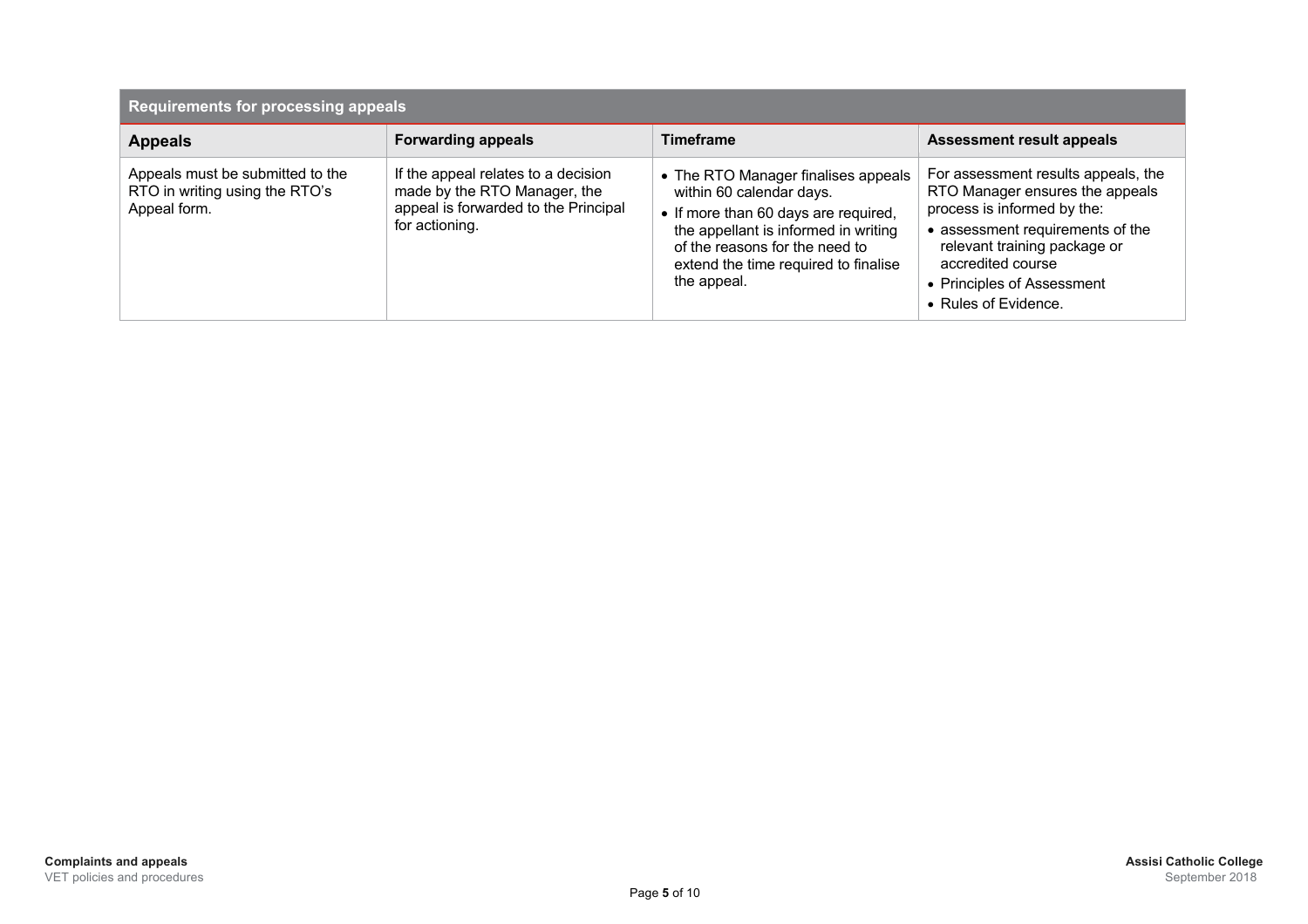## **Section 2 Complaints and appeals checklist**

The delegated RTO Complaints officer or the RTO Manager completes this checklist when the complaints and appeals policy requirements have been met.

If 'No' is checked against any condition, report to the RTO Manager and do not proceed.

| <b>Complaints and appeals register</b>                                                                                                                                                                                                                                           | N/A    | Yes    | No           |
|----------------------------------------------------------------------------------------------------------------------------------------------------------------------------------------------------------------------------------------------------------------------------------|--------|--------|--------------|
| <b>Record</b>                                                                                                                                                                                                                                                                    |        |        |              |
| The RTO Manager has established and maintains a secure Complaints and<br>appeals register.                                                                                                                                                                                       |        | ⊠      |              |
| <b>Complaints record and written acknowledgment</b>                                                                                                                                                                                                                              |        |        |              |
| The RTO's Complaints officer has given written acknowledgment of receipt of the<br>complaint to the complainant.                                                                                                                                                                 |        | $\Box$ | П            |
| The Complaints officer has established a written record in the Complaints and<br>appeals register.                                                                                                                                                                               |        | $\Box$ |              |
| <b>Complaints actions</b>                                                                                                                                                                                                                                                        |        |        |              |
| For type 1 complaints, the receiving RTO officer has immediately commenced<br>implementing the school's child protection policy.                                                                                                                                                 |        | $\Box$ |              |
| For type 2 complaints, the complaint has been forwarded to the RTO's Complaints<br>officer (unless it relates to the Complaints officer, in which case it is forwarded to<br>the Principal).                                                                                     | П      | П      |              |
| The RTO's Complaints officer has:                                                                                                                                                                                                                                                |        |        |              |
| • advised the complainant that they may be assisted by a support person or<br>representative throughout the complaint process                                                                                                                                                    |        | $\Box$ | $\mathsf{L}$ |
| • notified the respondent of the receipt of a complaint relating to them and advised<br>them that they may be assisted by a support person or representative<br>throughout the complaint process                                                                                 |        | $\Box$ |              |
| • organised mediation after negotiating a mediation process that is acceptable to<br>both the complainant and the respondent                                                                                                                                                     |        | □      |              |
| • maintained an auditable record of the complaint process and outcome/s                                                                                                                                                                                                          |        | $\Box$ | $\mathsf{L}$ |
| • regularly updated the complainant and respondent of the progress throughout<br>the complaints process.                                                                                                                                                                         |        | $\Box$ |              |
| If the complainant is not satisfied with the outcome/s of mediation, the Complaints<br>officer has nominated an appropriate independent party to review the complaint.                                                                                                           |        |        |              |
| If the complainant is still not satisfied with the outcome/s of the independent party<br>review, the Principal has informed the complainant that all complaint process<br>options need to be exhausted before the complaint can be reviewed by an external<br>body or authority. | $\Box$ | $\Box$ |              |
| If all complaint review options have been actioned by the RTO, the Principal has<br>referred the complainant to the QCAA website for further options for resolving the<br>complaint.                                                                                             |        |        |              |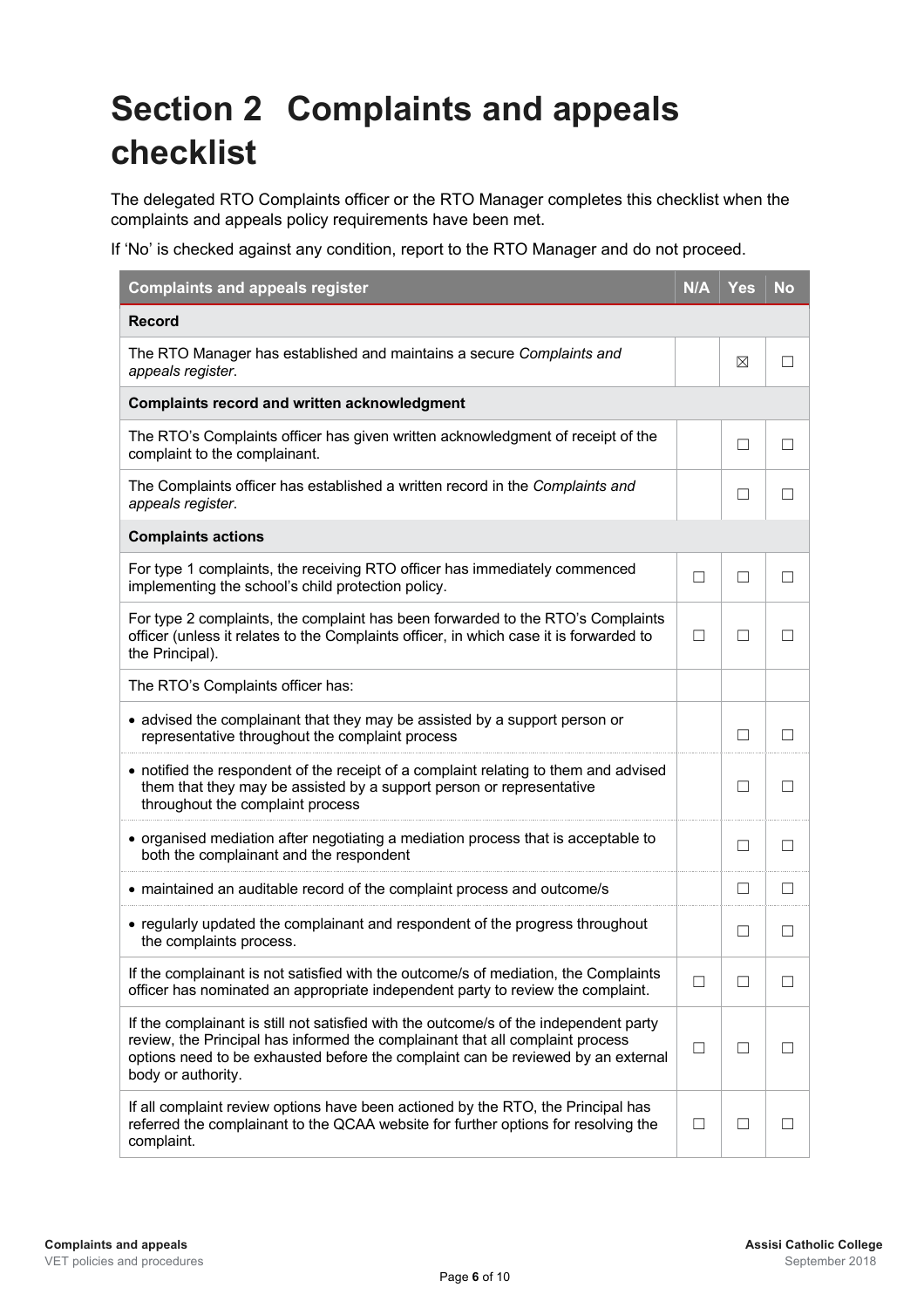| <b>Complaints and appeals register</b>                                                                                                                               | N/A | Yes | <b>No</b> |
|----------------------------------------------------------------------------------------------------------------------------------------------------------------------|-----|-----|-----------|
| The complainant and respondent have received in writing the final outcomes of the<br>complaint process.                                                              |     | П   |           |
| The RTO Manager who reviewed the complaints process has:                                                                                                             |     |     |           |
| • identified potential causes                                                                                                                                        |     | L.  |           |
| • taken appropriate corrective action to eliminate or mitigate the likelihood of<br>reoccurrence.                                                                    |     |     |           |
| <b>Complaints process timeframe</b>                                                                                                                                  |     |     |           |
| The complaints process has been completed within a 60 calendar day period.                                                                                           |     | П   | П         |
| If not, the complainant and respondent have received, in writing, reasons why<br>more than 60 days are required to finalise all matters relating to their complaint. |     | П   |           |
| The Complaints and appeals register has been completed and the closed-out date<br>recorded.                                                                          |     | П   |           |
| Retention of complaints and appeals record                                                                                                                           |     |     |           |
| The RTO Manager has ensured the secure retention of the Complaints and<br>appeals register for archival records and audit purposes.                                  |     |     |           |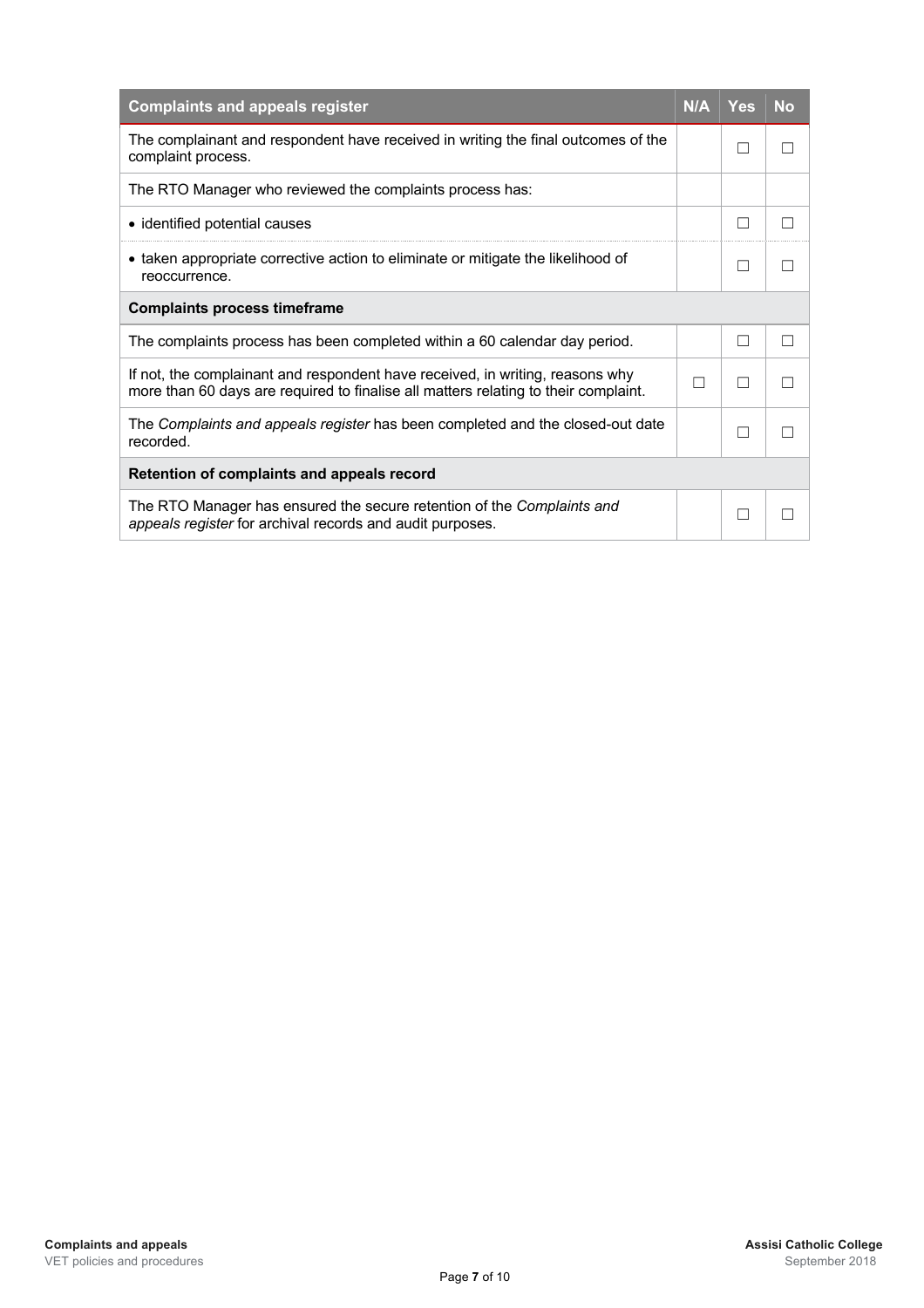| <b>Appeals</b>                                                                                                                                         | <b>N/A</b> | Yes          | No           |
|--------------------------------------------------------------------------------------------------------------------------------------------------------|------------|--------------|--------------|
| Appeals record and written acknowledgment                                                                                                              |            |              |              |
| The RTO's delegated officer has given the appellant written acknowledgment of<br>receipt of the appeal.                                                |            | $\Box$       |              |
| The delegated officer has established a written record in the Complaints and<br>appeals register.                                                      |            |              |              |
| Appeal actions for assessment outcome appeals                                                                                                          |            |              |              |
| The RTO Manager has:                                                                                                                                   |            |              |              |
| • requested the appellant's trainer/assessor to review the assessment outcome                                                                          |            | $\Box$       | $\perp$      |
| • organised an independent trainer/assessor to review the assessment outcome if<br>the appellant is not satisfied with the initial review              |            | $\Box$       |              |
| • referred the appellant to the RTO's complaints policy for further possible options<br>if they are still not satisfied with the outcome of the review |            | $\Box$       |              |
| • maintained an auditable record of the appeal process and outcome/s                                                                                   |            | П            | ΙI           |
| • regularly updated the appellant of the progress throughout the appeal process.                                                                       |            | $\mathsf{L}$ |              |
| Appeal actions for all appeals other than assessment outcome appeals                                                                                   |            |              |              |
| The RTO Manager has:                                                                                                                                   |            |              |              |
| • reviewed the RTO's original decision                                                                                                                 |            | $\Box$       | $\Box$       |
| • organised an appropriate independent party to review the RTO's original<br>decision                                                                  |            | $\perp$      |              |
| • referred the appellant to the RTO's complaints policy for further possible options<br>if they are still not satisfied with the outcome of the review |            | П            | П            |
| • maintained an auditable record of the appeal process and outcome/s                                                                                   |            | $\Box$       | $\mathsf{L}$ |
| • regularly updated the appellant of the progress throughout the appeal process.                                                                       |            | $\Box$       |              |
| The appellant has received in writing the final outcome/s of the appeal process.                                                                       |            | $\Box$       | H            |
| The RTO Manager has reviewed the appeals process to:                                                                                                   |            |              |              |
| • identify potential causes                                                                                                                            |            | $\Box$       | ΙI           |
| • take appropriate corrective action to eliminate or mitigate the likelihood of<br>reoccurrence.                                                       |            | $\Box$       |              |
| Appeals process timeframe                                                                                                                              |            |              |              |
| The appeal process has been completed within a 60 calendar day period.                                                                                 |            | ⊔            | ΙI           |
| If not, the appellant has received, in writing, reasons why more than 60 days are<br>required to finalise all matters relating to their appeal.        |            | $\perp$      |              |
| The Complaints and appeals register has been completed and the closed-out date<br>recorded.                                                            |            | $\Box$       |              |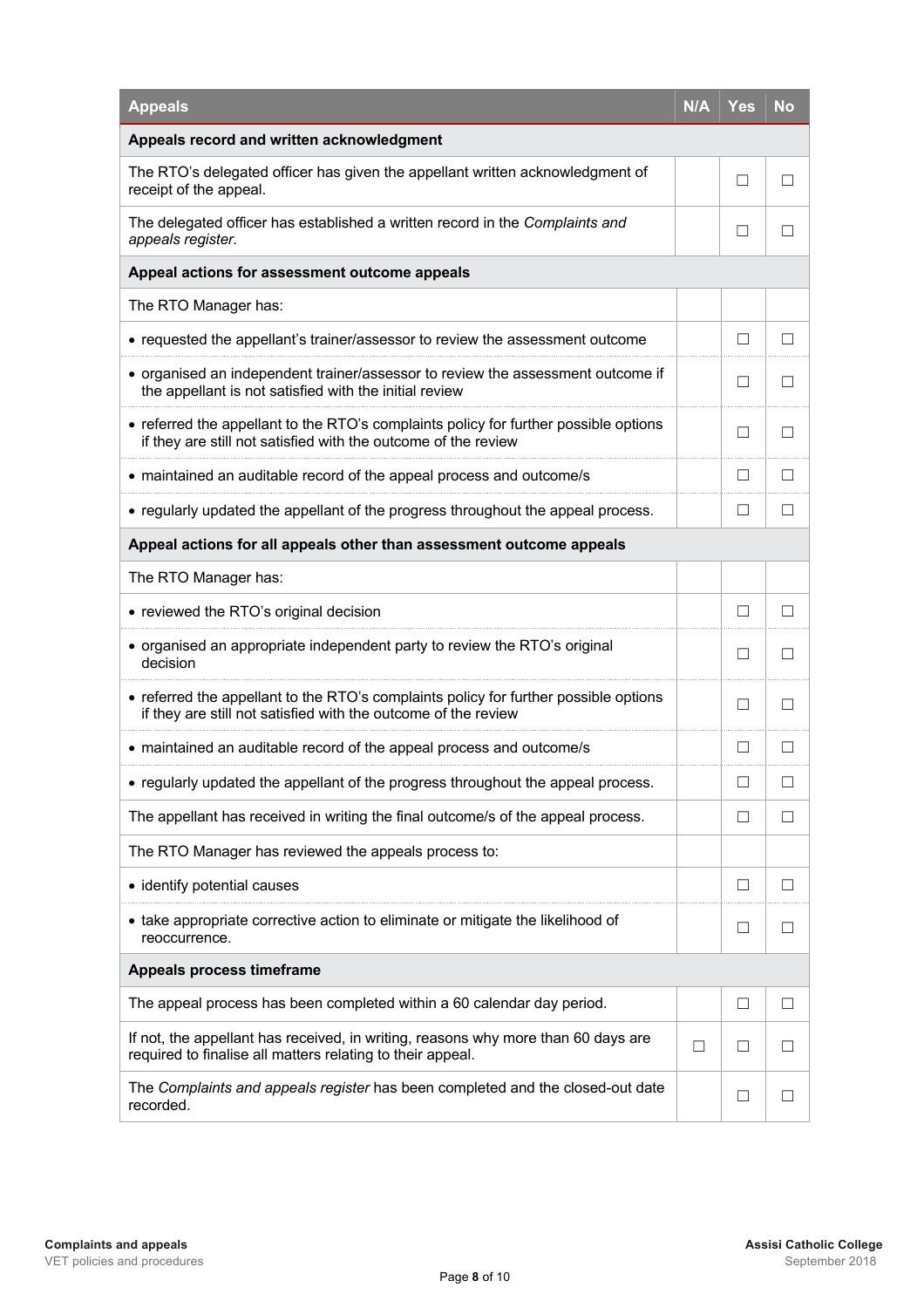# **Section 3 Systematic monitoring**

Completing Section 3 satisfies the requirement of the Standard for systematic monitoring.

The RTO Manager will record the dates when monitoring activities occur, the outcomes of the monitoring process and any rectifications required to ensure ongoing compliance.

A 'No' indicates a non-compliance and must be reported to the RTO Manager. Appropriate rectification must be recorded and actioned.

#### **Relevant Standards:** 2.1, 2.2

| <b>Systematic compliance monitoring checklist</b> |                                                              |  |  |  |
|---------------------------------------------------|--------------------------------------------------------------|--|--|--|
| Date of successive<br>monitoring activities       | Name of person/s conducting successive monitoring activities |  |  |  |
| 20/11/2019                                        | Jane Foxe                                                    |  |  |  |
| [Date]                                            |                                                              |  |  |  |
| [Date]                                            |                                                              |  |  |  |
| [Date]                                            |                                                              |  |  |  |

| Monitoring the application of this policy and procedure by the RTO            |                                                                                                                                   |     | <b>Record of last</b><br>monitoring |  |
|-------------------------------------------------------------------------------|-----------------------------------------------------------------------------------------------------------------------------------|-----|-------------------------------------|--|
|                                                                               |                                                                                                                                   | Yes | <b>No</b>                           |  |
| <b>School RTO approval</b><br>statement                                       | The following details are current and complete:                                                                                   |     |                                     |  |
| (Page 1 of this                                                               | • school RTO name                                                                                                                 | ⊠   | $\Box$                              |  |
| document)                                                                     | • the policy and procedure document is dated (start date)                                                                         | ⊠   | П                                   |  |
|                                                                               | • QCAA school number                                                                                                              | ⊠   | П                                   |  |
|                                                                               | • national provider number                                                                                                        | ⊠   | $\Box$                              |  |
|                                                                               | • Principal's name and contact details                                                                                            | X   | $\Box$                              |  |
|                                                                               | • RTO Manager's name and contact details                                                                                          | ⊠   | П                                   |  |
|                                                                               | • all delegated officers' names and contact details.                                                                              | ⊠   | П                                   |  |
| <b>Policy and procedure</b><br>(Section 1 of this<br>document)                | Complaints and appeals policy represents current<br>practice.                                                                     | ⊠   | П                                   |  |
|                                                                               | Complaints and appeals procedures represent current<br>practice.                                                                  | ⊠   |                                     |  |
|                                                                               | Complaints and appeals requirements for processing<br>represent current practice.                                                 | ⊠   | $\Box$                              |  |
| <b>Complaints and</b><br>appeals checklist<br>(Section 2 of this<br>document) | Complaints and appeals checklist is used to ensure:<br>• complaints and appeals processes are followed<br>• records are complete. | ⊠   |                                     |  |